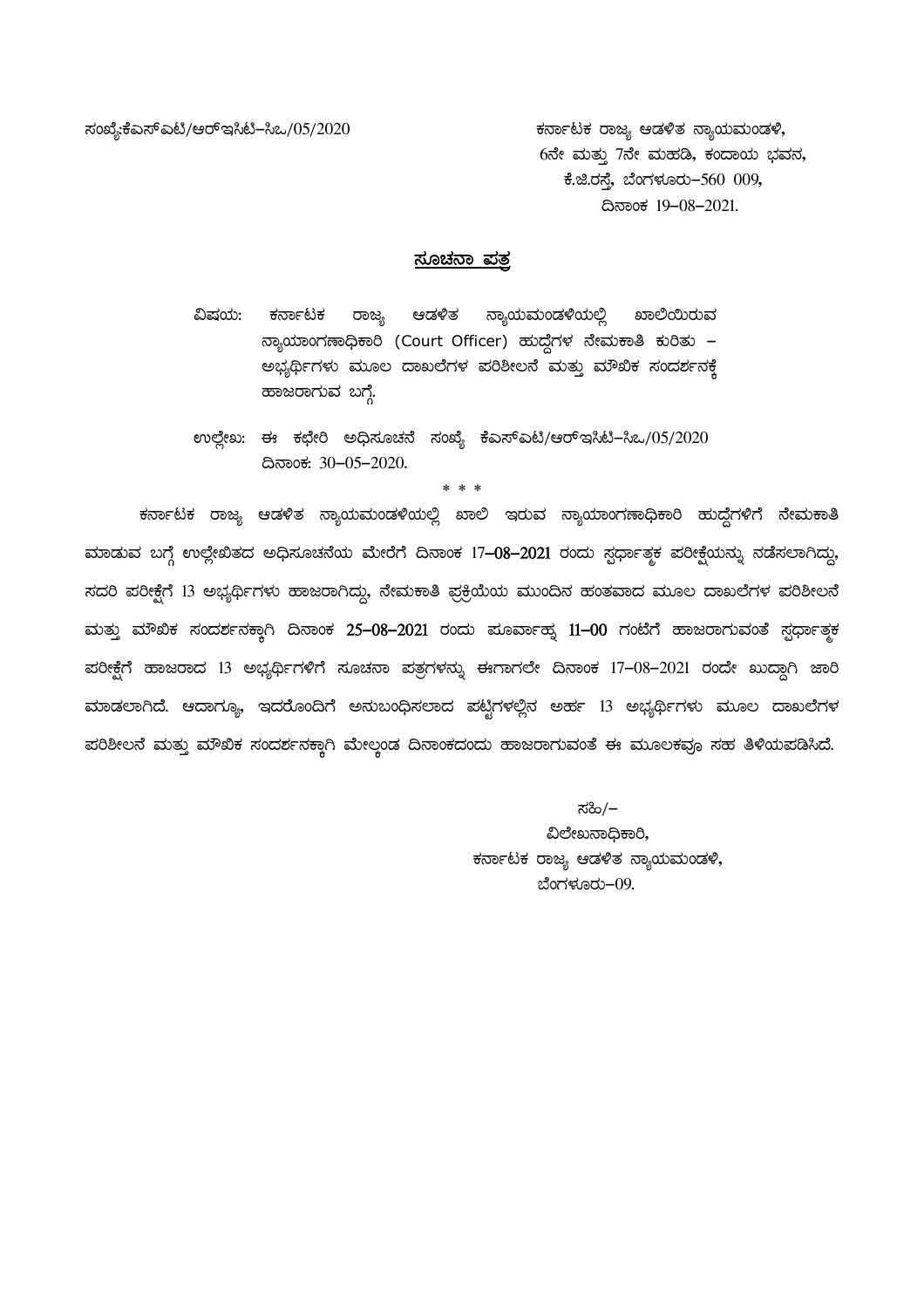## **KARNATAKA STATE ADMINISTRATIVE TRIBUNAL, BENGALURU.**

## **SELECTION TO THE POST OF COURT OFFICER**

## **LIST OF THE CANDIDATES WHO ARE ELIGIBLE AND INFORMED TO APPEAR FOR ORIGINAL DOCUMENTS VERIFICATION AND VIVA-VOCE TO BE HELD ON 25-08-2021.**

| SI.<br>No. | <b>Name &amp; Address of the Candidate</b>                                                                                                              |
|------------|---------------------------------------------------------------------------------------------------------------------------------------------------------|
| 1.         | Girish Mangannavar S/o Baburao, No.215, Krishna<br>Arjun Complex, 12th C Main Road, 6th Block,<br>Rajajinagar, Bengaluru, Ph: 9845430927.               |
| 2.         | Mahaveer Karangale S/o Krishna Karangale, No.2046,<br>Near Old Bus Stand, Karangale Galli, Sadalga,<br>Chikkodi, Belagavi-591239, Ph:9019090152.        |
| 3.         | Shivaji Rathod S/o Peerappa, C/o U.P.Rathod, Traffic<br>Police Station, Gadag, Sambapur Road, Gagad-<br>582101, Ph:9108327018.                          |
| 4.         | Manjunath N Kodawelu S/o Narayan, C/o<br>Chandrashekar.M. Iti, HDMC Qtrs, JaiBheem Nagar,<br>Madarmaddi, Dharwad-580001, Ph:9945605097 /<br>8618579952. |
| 5.         | Deepasree.J W/o Shivashnakar.Y. No.528, Bhajana<br>Mandira Street, Someshwara Block, Orgaumpet,<br>K.G.F., Kolar District, Ph:9113808079.               |
| 6.         | Prashant Kambale S/o Khemanth, No.1078, A/P<br>Karadaga (Bhim Nagar), Nippani, Belgum District,<br>Ph:8904458591.                                       |
| 7.         | Shivamma.R. D/o Ramaiah, Manne Post & Village,<br>Thymagoundalu Hobli, Nelamangala, Bengaluru Rural<br>District, Ph: 9980185053.                        |